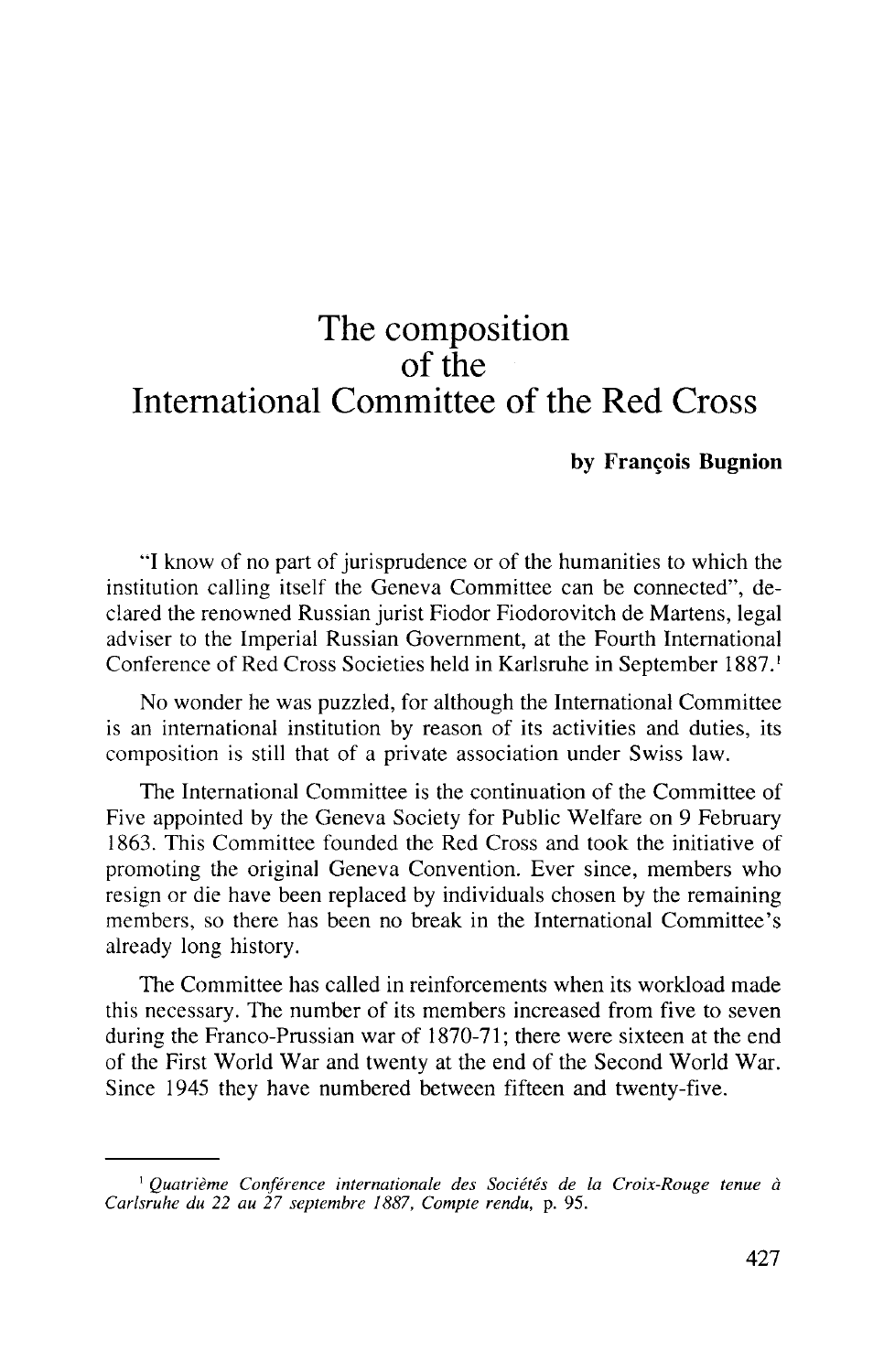The members of the Committee have always been chosen from among Swiss citizens. At first this was only a practice, perhaps an accident, but for many years now it has been a statutory prescription. Article 7, paragraph 1, of the ICRC Statutes reads:

"The ICRC shall co-opt its members from among Swiss citizens. It shall comprise fifteen to twenty-five members".<sup>2</sup>

Article 5, paragraph 1, of the Statutes of the International Red Cross and Red Crescent Movement, adopted by the Twenty-fifth International Conference of the Red Cross (Geneva, October 1986), also provides that the ICRC "co-opts its members from among Swiss citizens".'

On 1 January 1995, the International Committee had twenty-two members, all of whom were Swiss.<sup>4</sup>

> \* \* \*

The practice of recruiting the International Committee by co-opting members from among Swiss citizens has guaranteed its neutrality, independence, and continuity of action. But, because of the international dimension of its attributions, many observers have found the practice anomalous and have put forward proposals to modify it.

<sup>4</sup> The members of the International Committee are listed inside the cover page of every issue of the *International Review of the Red Cross.*

<sup>&</sup>lt;sup>2</sup> Article 7, para. 1, of the Statutes of the ICRC, adopted on 21 June 1973 and revised on 6 December 1973, 1 May 1974, 14 September 1977, 29 April 1982 and 20 January 1988. See *IRRC,* No. 263, March-April 1988, pp. 154-165, at p. 159. The rule that members of the ICRC shall be co-opted from among Swiss citizens did not appear in the Statutes adopted on 15 November 1915 (ICRC archives, files CR 92 and 011) or those adopted on 10 March 1921 *(RICR,* No. 28, April 1921, pp. 379-380). It was introduced for the first time in the Statutes adopted on 28 August 1930. See *Manuel de la Croix-Rouge internationale,* 6th ed., Geneva, ICRC, and Paris, League of Red Cross Societies, 1930, pp. 145-148, at p. 147 (Art. 7).

<sup>&</sup>lt;sup>3</sup> Statutes of the International Red Cross and Red Crescent Movement, adopted by the Twenty-fifth International Conference of the Red Cross, Geneva, October 1986, Article 5, para. 1, *IRRC,* No. 256, Jan.-Feb. 1987, pp. 25-59, at p. 32. The rule stating that members of the ICRC shall be co-opted from among Swiss citizens already appeared in the Statutes of the International Red Cross adopted by the Thirteenth International Conference of the Red Cross, The Hague, 23-27 October 1928, *Treizieme Conference internationale de la Croix-Rouge, Compte rendu,* pp. 182-186, at p. 184. Thus the rule was introduced into the Statutes of the International Red Cross before it appeared in those of the ICRC.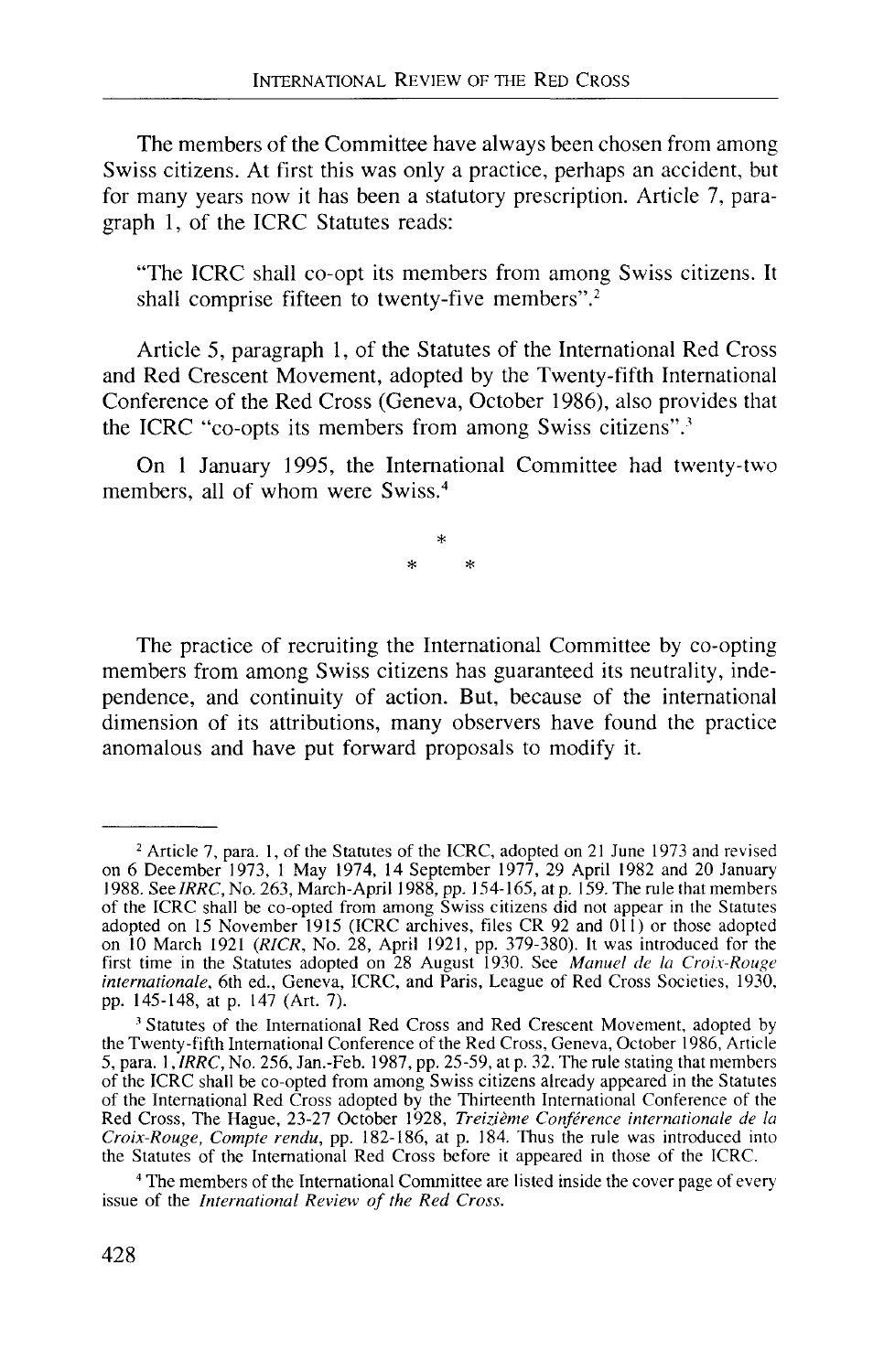The first such proposals came from the International Committee itself. In a communication to the First International Conference of Aid Societies for the Relief of War Wounded, meeting in Paris in 1867, the International Committee stressed the need to bring its precarious situation to an end and to adapt its organization to the needs of the times, while placing it on a permanent footing.

In accordance with the principle that all the nations that rallied to the common cause should be represented on the Committee and have a legitimate share in its decisions, and anxious to uphold the principle of equality, the International Committee proposed to stand down in favour of a *Conseil superieur de I'oeuvre,* whose members would be elected by the various countries' Central Committees in the proportion of one member for each military power. This international representation would be grouped around the Geneva Committee, which would act as its Bureau.<sup>5</sup>

The Paris Conference merely touched upon this proposal, postponing consideration of it to a subsequent Conference.<sup>6</sup> The Second International Conference (Berlin, 1869) confirmed the International Committee in its functions but deferred discussion of its composition to the next Conference, which was due to take place in Vienna in 1871.<sup>7</sup>

The Geneva Committee, for its part, stood by the plan for its own reform that it had submitted to the Paris Conference, and continued to believe that it would not be truly international until it included representatives of the various nations' Central Committees.<sup>8</sup>

Optimism was in the air. Nobody imagined that a trivial matter like war could disturb the sweet harmony which apparently reigned among the various countries' aid societies.

<sup>&</sup>lt;sup>5</sup> Reorganization of the International Committee, proposal put forward at the International Conference, Paris, 26 August 1867, Actes du Comité international de Secours aux Militaires blessés, Geneva, Imprimerie Soullier & Wirth, 1871, pp. 73-75.

<sup>&</sup>lt;sup>6</sup> Conférences internationales des Sociétés de Secours aux Blessés militaires des *Armees de Terre et de Mer, tenues a Paris en 1867,* 2nd ed., Paris, Imprimerie Bailliere & fils, 1867, Part I, pp. 317-320, Part II, pp. 21-22, 151-155, 182-190, 242-247 and 250 *ter.*

<sup>&</sup>lt;sup>7</sup> Compte rendu des Travaux de la Conférence internationale tenue à Berlin du 22  *Compte rendu des Travaux de la Conference Internationale tenue a Berlin du 22 au 27 avril 1869 par les Delegues des Gouvernements signataires de la Convention de Generie J.-F. Starcke, 1869, pp. 18-19, 42-44, 221-228, 254-255 and 261-266.* 

<sup>8</sup> Ninth circular to Central Committees, 21 September 1867, *Actes du Comite international de Secours aux Militaires blesses,* pp. 79-82; Eleventh circular to the Central Committees, 30 March 1868, *ibid.,* pp. 87-88; Note addressed to the Central Committees, 20 June 1868, *ibid.,* pp. 94-109.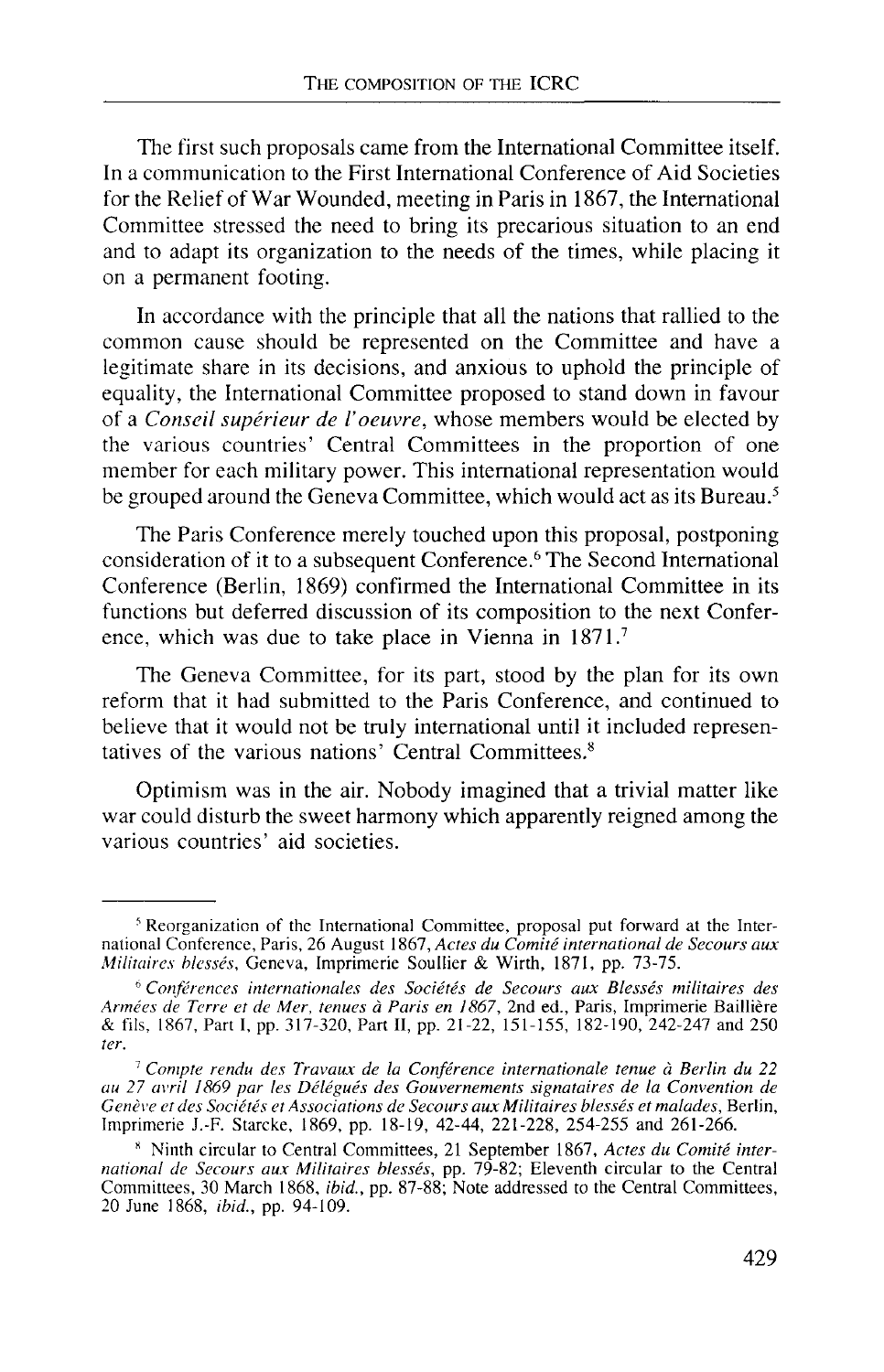The Geneva Committee wrote in July 1870:

"The essentially international feature of the societies under the aegis of the Red Cross is the spirit that moves them, the spirit of charity that causes them to come to the rescue wherever blood is shed on a battlefield, and to feel as much concern for wounded foreigners as for their own wounded countrymen. The societies constitute a living protest against the savage patriotism that stifles any feeling of pity for a suffering enemy. They are working to pull down barriers condemned by the conscience of our times, barriers that fanaticism and barbarity have raised and still too often strive to maintain among the members of the human family".<sup>9</sup>

Disillusionment soon set in. A few days later the Franco-Prussian war broke out and the fledgling National Societies were at each other's throats. The Societies of the belligerent States engaged in spreading the most poisonous propaganda, moved by the "savage patriotism" that the International Committee had just denounced; and even some Societies of neutral countries did not hesitate to enter the fray. So violent were the recriminations and so deep the wounds that it took the International Committee thirteen years of patient effort to persuade the National Societies to meet again.

The verdict was conclusive: the National Societies were auxiliaries of their army medical services; they depended on the backing of their national authorities and the support of public opinion; to muster the resources they needed for their work, they were obliged to appeal just as much to patriotism as to humanitarian feelings. They were too much a part of national life to be reasonably expected to stand aloof when their countries were fighting for survival.

That being so, an International Committee composed of representatives of the various nations' Central Committees would certainly be paralysed just when it was most sorely needed.

This taught the Committee a lesson it had small chance of forgetting, for the same situation has arisen to a greater or lesser degree in every subsequent conflict up to the present day. Thus, when its composition was

<sup>&</sup>lt;sup>9</sup> "Du double caractère, national et international, des Sociétés de secours", *Bulletin international des Societes de secours aux militaires blesses,* No. 4, July 1870, pp. 159- 162, at p. 160.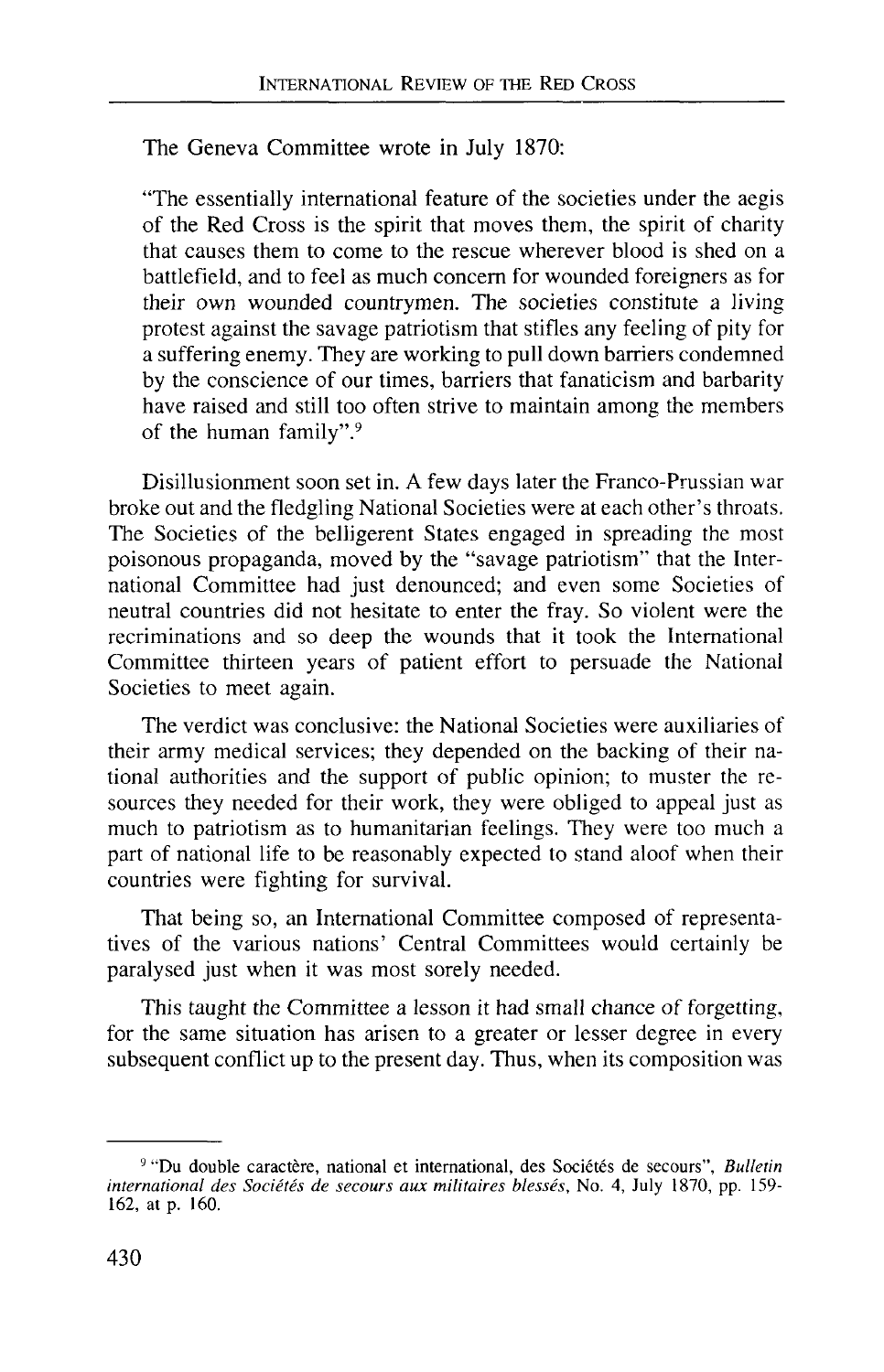again discussed, this time at the Third International Conference of Red Cross Societies (Geneva, September 1884), the International Committee resolutely opposed the suggestions it had itself put forward at the Paris and Berlin Conferences.

The Conference was considering a proposal for reform submitted by the Central Committee of the Russian Red Cross. The violations of the Geneva Convention that took place during the Russo-Turkish war of a few years earlier (1876-1878) had convinced the St Petersburg Central Committee that the only way to strengthen ties between the Societies was to set up a central body formally recognized by all powers signatory to the Geneva Convention.

This went far beyond the question of the composition of the International Committee, and the Conference, believing that the Russian proposals were too radical to be usefully debated until the Central Committees had studied them and formed an opinion, postponed its study of them to a subsequent Conference.<sup>10</sup>

The decisive debate therefore took place at the Fourth International Conference of Red Cross Societies (Karlsruhe, 1887). Meanwhile the Central Committee of the Russian Red Cross had spelled out its conclusions, proposing the establishment of an International Committee of the Red Cross composed of members appointed by the governing bodies of National Societies, one member for each National Society." The Geneva Committee, for its part, advocated the maintenance of the *status quo.'2*

The Russian proposals led to heated discussion. What was at stake was not only the composition of the International Committee, but also relations between Red Cross institutions, and more particularly the independence of the National Societies. The National Societies' autonomy was guaranteed by the fairly loose structure instituted by the Constituent Conference of October 1863 and upheld by the Paris and Berlin Conferences. The Geneva Committee was not elected by the various Central Committees, and could therefore not claim to be of higher rank than they. It existed

<sup>&</sup>lt;sup>10</sup> Troisième Conférence internationale des Sociétés de la Croix-Rouge tenue à *Geneve du I" au 6 septembre 1884, Compte rendu,* pp. 61-70, 74-87 and 429.

<sup>&</sup>lt;sup>11</sup> Du rôle du Comité international de la Croix-Rouge et des relations des Comités *centraux de la Croix-Rouge,* Report submitted by the International Committee to the International Conference of Red Cross Societies held in Karlsruhe in 1887, Geneva, ICRC, 1887, esp. pp. 9-14.

<sup>12</sup>  *Ibid.,* pp. 22-24.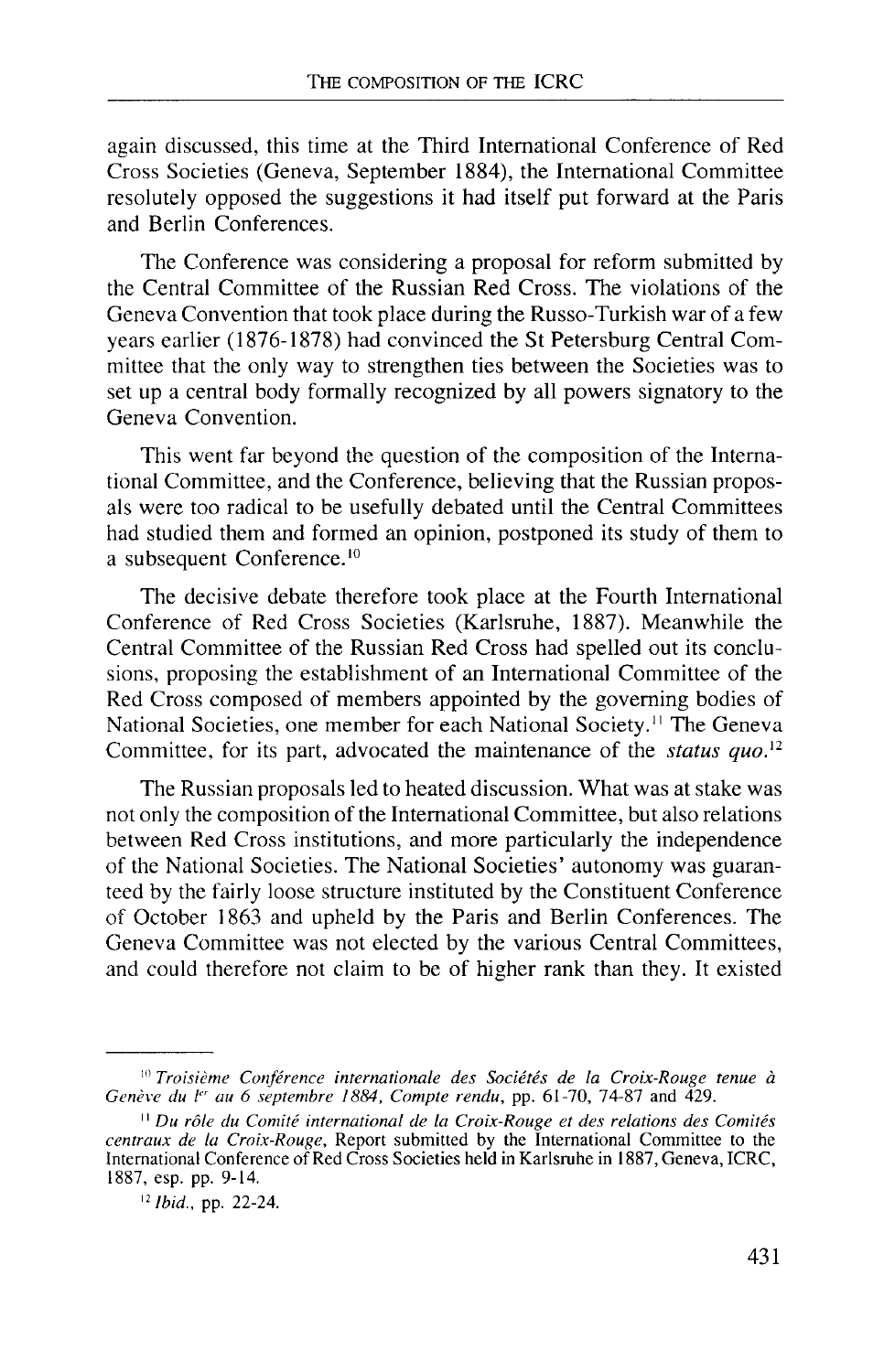side by side with, and independently of, the National Societies which it represented. It could make recommendations to them and tell them what it would like them to do, but had no right to give them orders. But obviously an International Committee composed of representatives of all the Central Committees would *ipso facto* rank higher than the Central Committees and, once the Russian proposals were formally embodied in a diplomatic treaty as the St. Petersburg Committee wished, the National Societies' freedom of action would be a thing of the past.

The matter was referred to the Third Committee. It concluded that the Geneva Committee should stay as it was, "having more duties than privileges, not having the exclusive monopoly in any aspect of the work of the Red Cross, but continuing to be the highest expression of its international action".<sup>13</sup>

The Russian Red Cross delegates, Counsellor d'Oom and Professor de Martens, drew attention to the "singular position" of the Geneva Committee and to the fact that its authority rested only on the esteem in which its members were held, since there were no rules governing their appointment. It would, they said, have to be replaced by a truly international body, composed of representatives of the various Central Committees, whose authority would be formally recognized.

Gustave Ador, speaking for the Geneva Committee, simply pointed out that the Committee had never asked for wider powers, had not taken the initiative of asking for its rights to be more fully defined, and wanted the *status quo* to be maintained.

The Russian proposal was defeated by a large majority.<sup>14</sup>

Thus, after a debate that had occupied the attention of four International Conferences, the Geneva Committee found itself confirmed in its functions and composition. There seem to have been four reasons for this:

- (1) the illusory nature of attempts to impose rules on charitable activities;
- (2) the impossibility of converting to war conditions types of organization intended to function in peacetime;
- (3) the independence that the National Societies had always enjoyed and were determined to retain;

<sup>&</sup>lt;sup>13</sup> Quatrième Conférence internationale des Sociétés de la Croix-Rouge tenue à *Carlsruhe du 22 au 27 septembre 1887, Compte rendu,* p. 90.

<sup>&</sup>lt;sup>14</sup> *Ibid.*, pp. 19-25, 69-70, 88-102.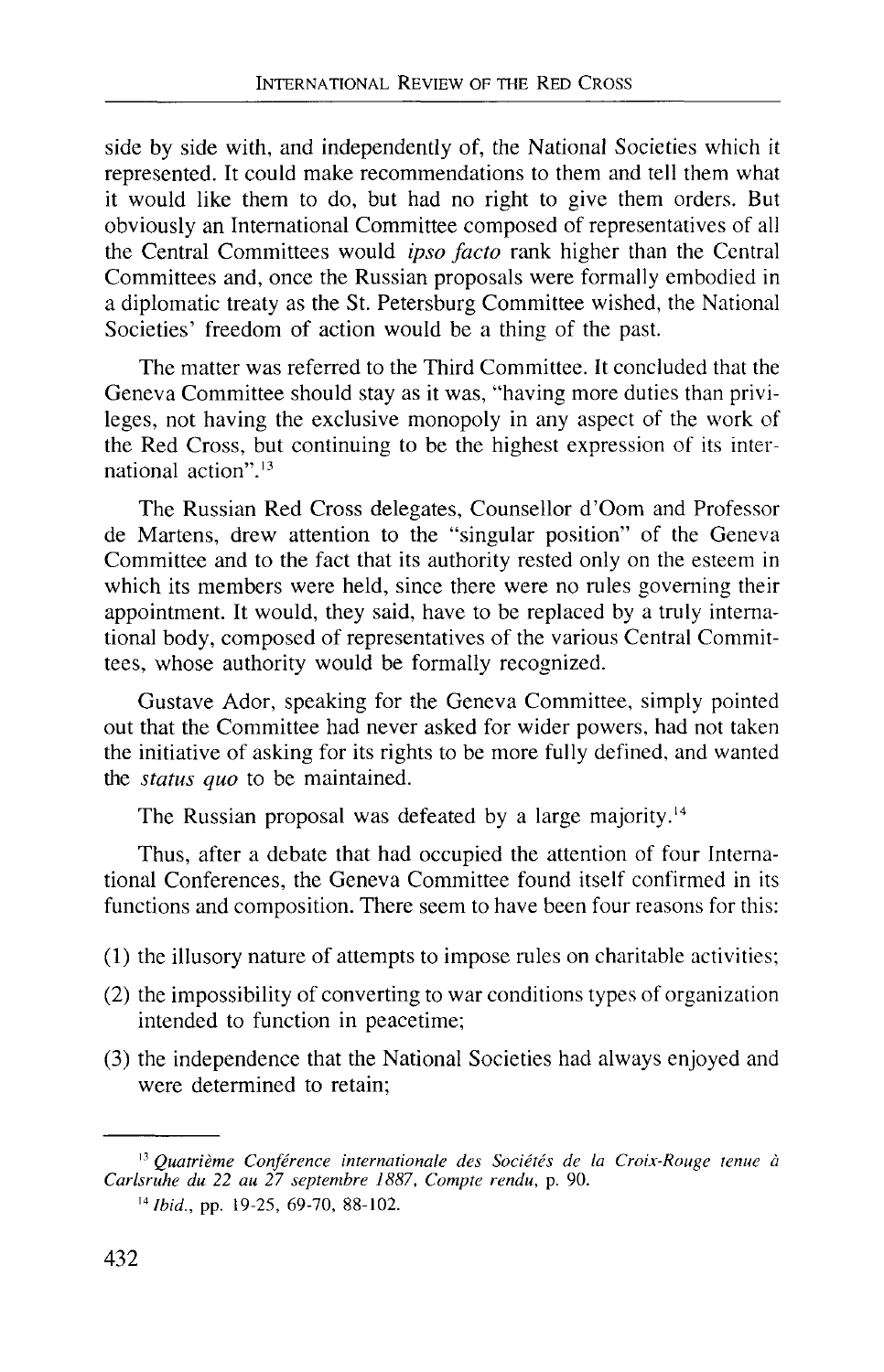(4) the facts were there: the organization set up by the Constituent Conference of October 1863 had prospered beyond all expectations; it would have been irresponsible to change it for another form of organization that no one could be sure would work.

The composition of the International Committee was again discussed at the Sixth International Conference of the Red Cross (Vienna, 1897). The Central Committee of the Russian Red Cross had submitted a report suggesting that a penal sanction be incorporated in the Geneva Convention. The report proposed two levels of supervision. On the national level, each State party to the Geneva Convention would be required to adopt a penal law enabling it to repress breaches. On the international level, the Geneva Committee would investigate alleged breaches and settle any differences that might arise between the belligerents in this regard. For that purpose, the composition of the Geneva Committee would be modified to make it truly representative of the various countries' Central Committees.

This proposal was fiercely opposed. One after another the delegates of the States party to the Geneva Convention took the floor, declaring that their governments would never agree to supervision by neutral delegates appointed to investigate alleged breaches. When the Russian proposal was put to the vote, it received no support at all.<sup>15</sup>

Nothing daunted, at the First Hague Peace Conference of 1899 the St Petersburg government proposed "the establishment of an 'International Red Cross Bureau', recognized by all the powers and founded on the principles of international law to settle all questions concerning voluntary assistance and medical aid in wartime...".<sup>16</sup>

The Conference rejected this proposal on the grounds that reorganization of the Red Cross was not on its agenda.<sup>17</sup>

.<br>X

The founding of the League of Red Cross Societies just after the First World War was perhaps not a new attempt to modify the composition of

<sup>&</sup>lt;sup>15</sup> Sixième Conférence internationale des Sociétés de la Croix-Rouge, Vienna, 1897, pp. 99 and 218-226.

<sup>&</sup>lt;sup>16</sup> Conférence internationale de la Paix, La Haye, 18 mai-29 juillet 1899, new ed., The Hague, Ministry of Foreign Affairs, 1907, Part III, p. 2.

*<sup>11</sup> Ibid.,* pp. 2-3.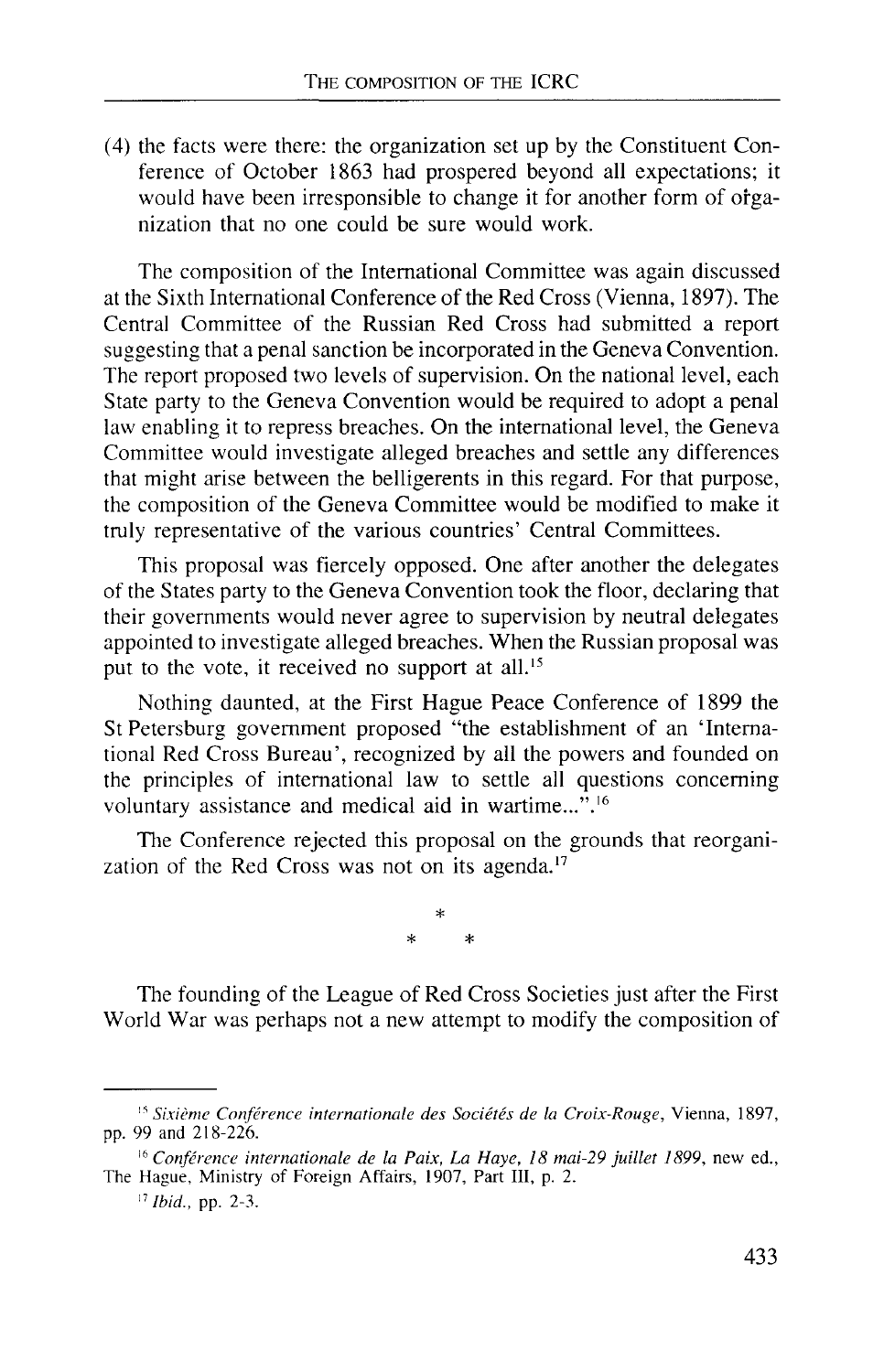the International Committee, but it was at least an attempt to transfer most of its tasks and powers to a multilateral institution.

Aware that converting the Red Cross to peacetime activities, and especially reconstruction work, made greater cooperation between National Societies necessary, the International Committee had itself considered broadening its composition.<sup>18</sup> But when Henry Pomeroy Davison, President of the War Council of the American Red Cross, led the National Societies of the major allied and associated powers (the United States, France, Great Britain, Italy and Japan) in forming an "International Committee of Red Cross Societies", the Geneva Committee felt threatened. It became all the more uneasy when Davison called a Constituent Conference in Cannes without waiting for the International Conference of the Red Cross which the ICRC had announced it was about to convene.

The League and the International Committee were profuse in expressions of harmonious cooperation and fraternal understanding, but the differences between them were deep and very real.

The League was founded outside the framework of the International Conference of the Red Cross. Its first Statutes,<sup>19</sup> adopted in Paris on 5 May 1919, gave the five founding Societies a dominant position and the power permanently to exclude the National Societies of the former Central Powers (Germany, Austria, Hungary, Bulgaria and Turkey) as well as the Russian Red Cross. This ran counter to two basic principles of the Red Cross, universality and the equal status of National Societies. The League's founders intended the new institution to become the real centre around which cooperation among National Societies would be organized. They lost no opportunity of expressing their profound respect for the International Committee but, just as certainly, they saw no obvious place for it in the new scheme of Red Cross international relations. Without saying so openly, they wanted the Geneva Committee to have a merely honorary status that would soon have reduced it to a "museum piece".<sup>20</sup>

<sup>&</sup>lt;sup>18</sup> Interview of the Allied Red Cross Societies with the International Committee, Geneva, 12-14 February 1919, statement by Mr. Edouard Naville, Acting President of the International Committee, *RICR,* No. 3, March 1919, pp. 336-340, at p. 339.

<sup>&</sup>lt;sup>19</sup> Statuts et Règlement de la Ligue de Sociétés de Croix-Rouge (sic), RICR, No. 6, June 1919, pp. 691-698.

<sup>&</sup>lt;sup>20</sup> On 25 February 1923 Sir Arthur Stanley, Chairman of the British Red Cross Society, wrote to Prince Charles of Sweden, President of the Swedish Red Cross, as follows: "Yet to me it would seem fair to reserve a place for the members of the ICRC so that the new organization might benefit from their experience, from an endeavour that has continued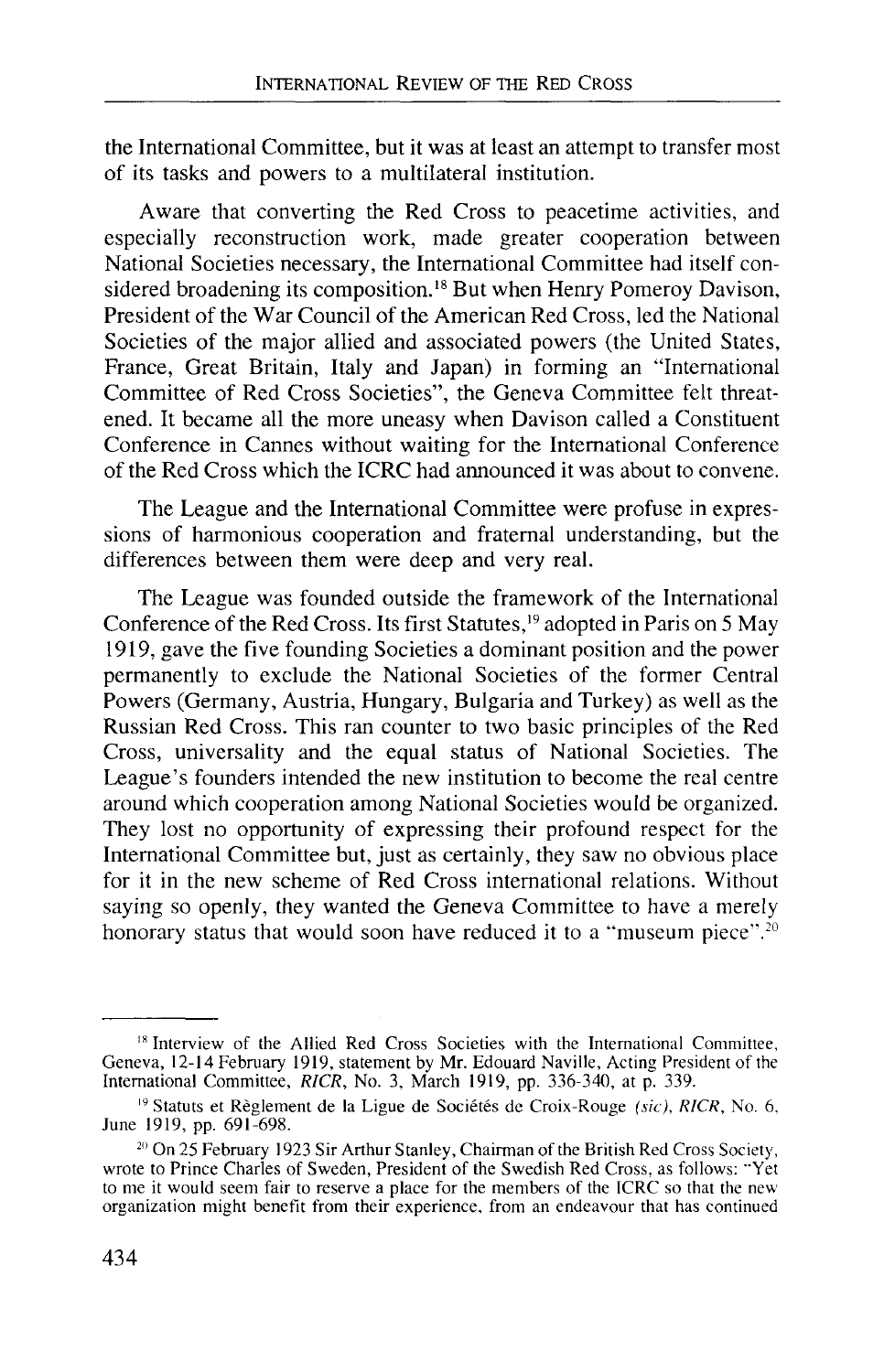There would be no more war, for the victors had decided as much and the newly founded League of Nations was there to prevent it. Therefore the role of neutral intermediary, until then the recognized attribute of the International Committee, was, like war itself, merely a legacy of the past and better forgotten.

For its part, the International Committee took the view that only an International Conference of the Red Cross attended by all duly recognized National Societies was entitled to adopt a new scheme of organization for Red Cross international relations. The Committee upheld the Fundamental Principles proclaimed at the very founding of the Red Cross. It had no intention of abandoning the special relationship it had fostered with the National Societies ever since and wanted to continue to play an active part in an institution which it had initiated. The experience of more than half a century had taught it that its universally recognized role of neutral intermediary was useful and, as the World War had just shown, important. It felt that the scourge of war could not be abolished by decree, and that the flaws in the Covenant of the League of Nations were too obvious not to give rise to misgiving.

The dissension between the International Committee and the League was thus fundamental, and had nothing to do with differences of temperament, to which it was somewhat glibly ascribed. So, when there were calls from all sides for the two bodies to merge, each of them felt that its existence was threatened.

Laborious negotiations followed. They lasted more than eight years and occupied the attention of four International Conferences of the Red Cross. All proposals put forward for the merger or organic union of the two bodies were discarded one after the other. The League's member Societies insisted that the new institution should be representative, to ensure that they would have a legitimate share in its decisions, while the International Committee was still convinced that its neutrality and independence - and therefore the fulfilment of its mission - depended on the system of co-opting its members.

without interruption for 60 years, and to offer this venerable institution the place of honour which it deserves", ICRC Archives, file CR 113; *Reorganisation de la Croix-Rouge imcrnationale,* Report and documents concerning the discussions between the International Committee of the Red Cross and the League of Red Cross Societies, July 1922-July 1923, (Eleventh International Conference of the Red Cross, Geneva, August 1923, Document No. 37), pp. 79-82, at p. 81; Andre Durand, *History of the International Committee of the Red Cross: from Sarajevo to Hiroshima,* Geneva, Henry Dunant Institute, 1984, pp. 177 and 183-184.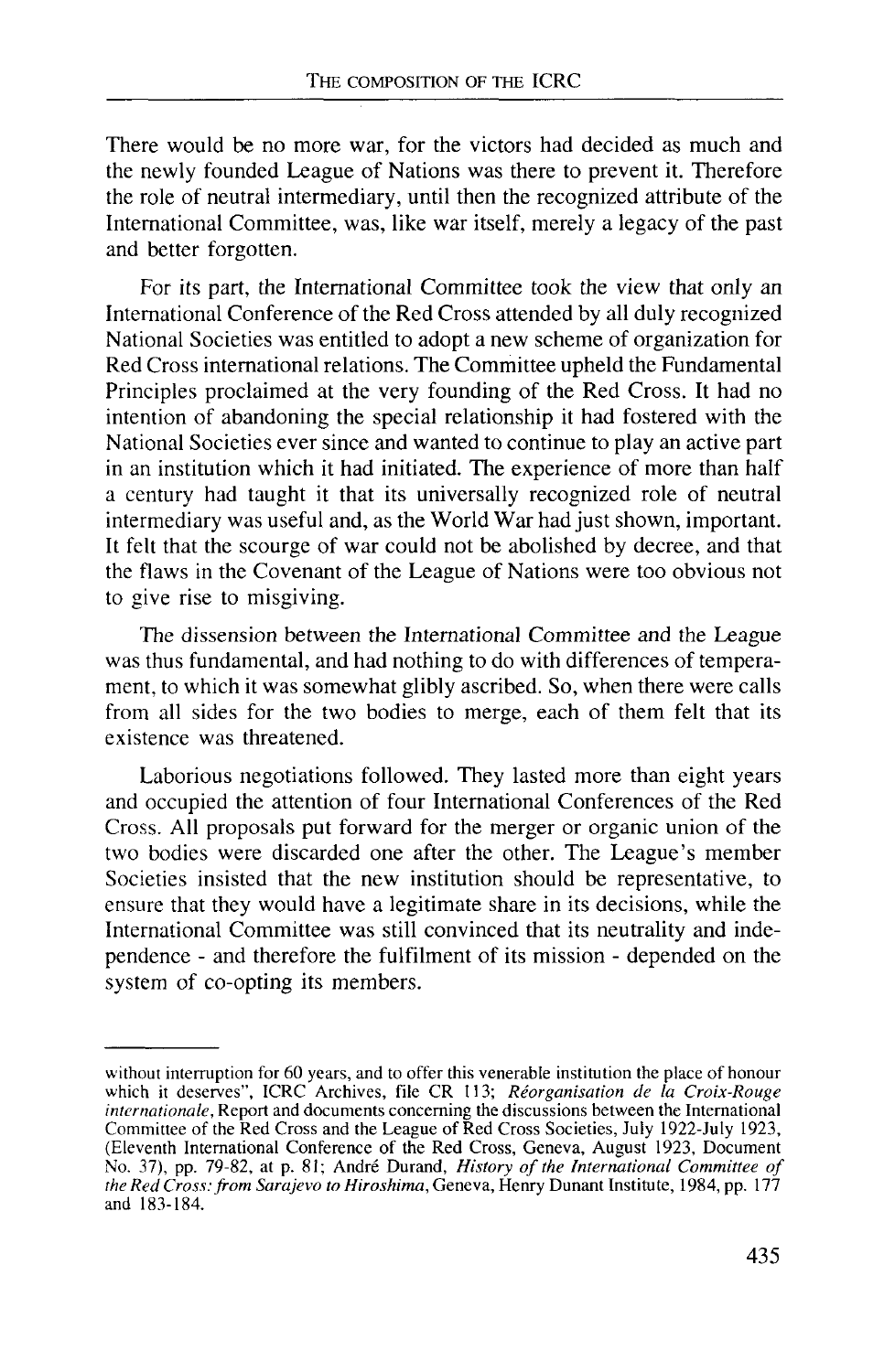This is no place for a detailed account of these difficult negotiations, during which both sides made serious blunders.<sup>21</sup> Having explored all possibilities of merger in vain, they concluded that the ICRC and the League should continue to exist as mutually complementary organizations. No attempt should be made to amalgamate them into a single body; each of them should be assigned a well-defined field of activity and they should form part of a larger institution, the International Red Cross.

Such was the aim of the draft Statutes of the International Red Cross, drawn up by Colonel Draudt, Vice-President of the League, and Professor Max Huber, a member of the ICRC.<sup>22</sup> The draft was adopted by the Thirteenth International Conference of the Red Cross (The Hague, October 1928).<sup>23</sup>

Thus, after nearly ten years of argument, the International Committee was confirmed in its functions and composition.

The International Committee was the butt of ironic comment about the way it had defended its traditional position at the end of the First World War, instead of bowing to the gale of idealism unleashed by President Wilson which seemed to bear the League towards the enchanted shores of a future free from the threat of war. But history has vindicated the International Committee, not its detractors. Throughout the Second World War, owing to the nature of its membership, the League was unable to undertake relief work for civilians in occupied Europe on its own, since most of its senior officials belonged to countries that were at war with Germany, and the German government would not sanction any action by the League in territories occupied by the Axis.<sup>24</sup> It was only through the Joint Relief Commission of the International Red Cross that the League was able to help the civilian population.<sup>25</sup> Moreover, the international

<sup>21</sup> For the history of these negotiations, see Durand, *op. cit.,* pp. 139-194, and Henry W. Dunning, *Elements for the history of the League of Red Cross Societies,* Geneva, League of Red Cross Societies, December 1969 (cyclostyled), pp. 13-48.

<sup>&</sup>lt;sup>22</sup> Colonel Draudt and Max Huber, "Rapport à la XIII<sup>e</sup> Conférence internationale de la Croix-Rouge sur les Statuts de la Croix-Rouge intemationale", *R1CR,* No. 119, Nov. 1928, pp. 991-1010.

<sup>&</sup>lt;sup>23</sup> Treizième Conférence internationale de la Croix-Rouge tenue à La Haye du 23 au *27 octobre 1928, Compte rendu,* pp. 12-19, 48-75, 85, 101-114, 117-118 and 182-186.

<sup>&</sup>lt;sup>24</sup> Report of the International Committee of the Red Cross on its activities during the *Second World War (September 1, 1939- June 30,1947), Vol. HI, Relief Activities,* Geneva, ICRC, May 1948, p. 364.

<sup>&</sup>lt;sup>25</sup> The Joint Relief Commission of the International Red Cross was a joint ICRC-League body formed in July 1941 to carry out relief operations for civilians affected by the war. For the activities of this body, see the *Report of the Joint Relief Commission of the International Red Cross, 1941-1946,* Geneva, ICRC - League of Red Cross Societies, 1948.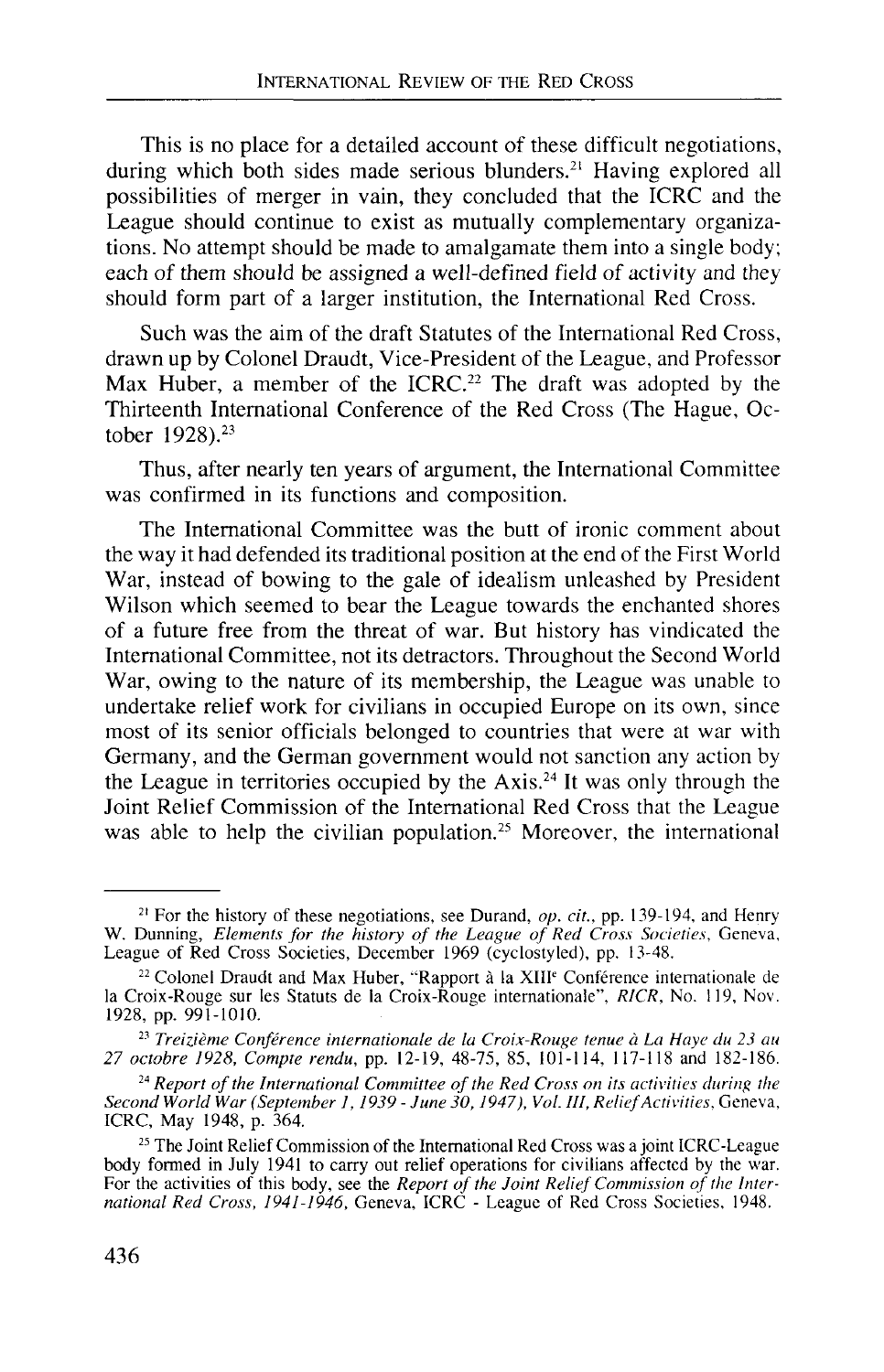organizations depending on the League of Nations were, like the League of Nations itself, unable to take any action whatsoever.

> $\ddot{\phantom{0}}$  $\ast$

In spite of the extraordinary range of its activities during the Second World War, at the end of the war the International Committee was in the dock. When the Nazi concentration camps were thrown open and the fate of Soviet prisoners of war was made known, all that the ICRC had done for other victims was forgotten. Some of its critics went so far as to demand that the International Committee be purely and simply abolished and its responsibilities transferred to the League, which was completely dominated by the victorious nations.

Others, while not calling for the ICRC to be dismantled, attacked its composition, working methods and mission, as did Count Folke Bernadotte, President of the Swedish Red Cross, in the proposal he submitted to the Preliminary Conference of Red Cross Societies, meeting in Geneva on the initiative of the ICRC from 26 July to 3 August 1946.

Count Bernadotte, after paying tribute to the International Committee's work during the war, said that he was sure "that the results arrived at (...) might have been, and could be, infinitely greater if the Committee possessed still greater authority, by the mere fact of its being the direct representative, in time of peace, of the Red Cross Societies of all the countries in the world and, in time of war, that of all the neutral countries". In his view, the members of the International Committee could belong to countries other than Switzerland and should be elected by the International Conference of the Red Cross. In the event of war, all members belonging to belligerent countries would be replaced by citizens of neutral countries. Since it was the business of the International Committee to monitor the application of the humanitarian rules, it had to be as strong and representative as possible.<sup>26</sup>

<sup>&</sup>lt;sup>26</sup> Speech by Count Folke Bernadotte, President of the Swedish Red Cross, Geneva, July 1946 (cyclostyled), ICRC Archives, file CR 109b; *Report on the Work of the Preliminary Conference of the National Red Cross Societies for the study of the Conventions and of various Problems relative to the Red Cross (Geneva, July 26-August 3, 1946),* Geneva, ICRC, January 1947, p. 120.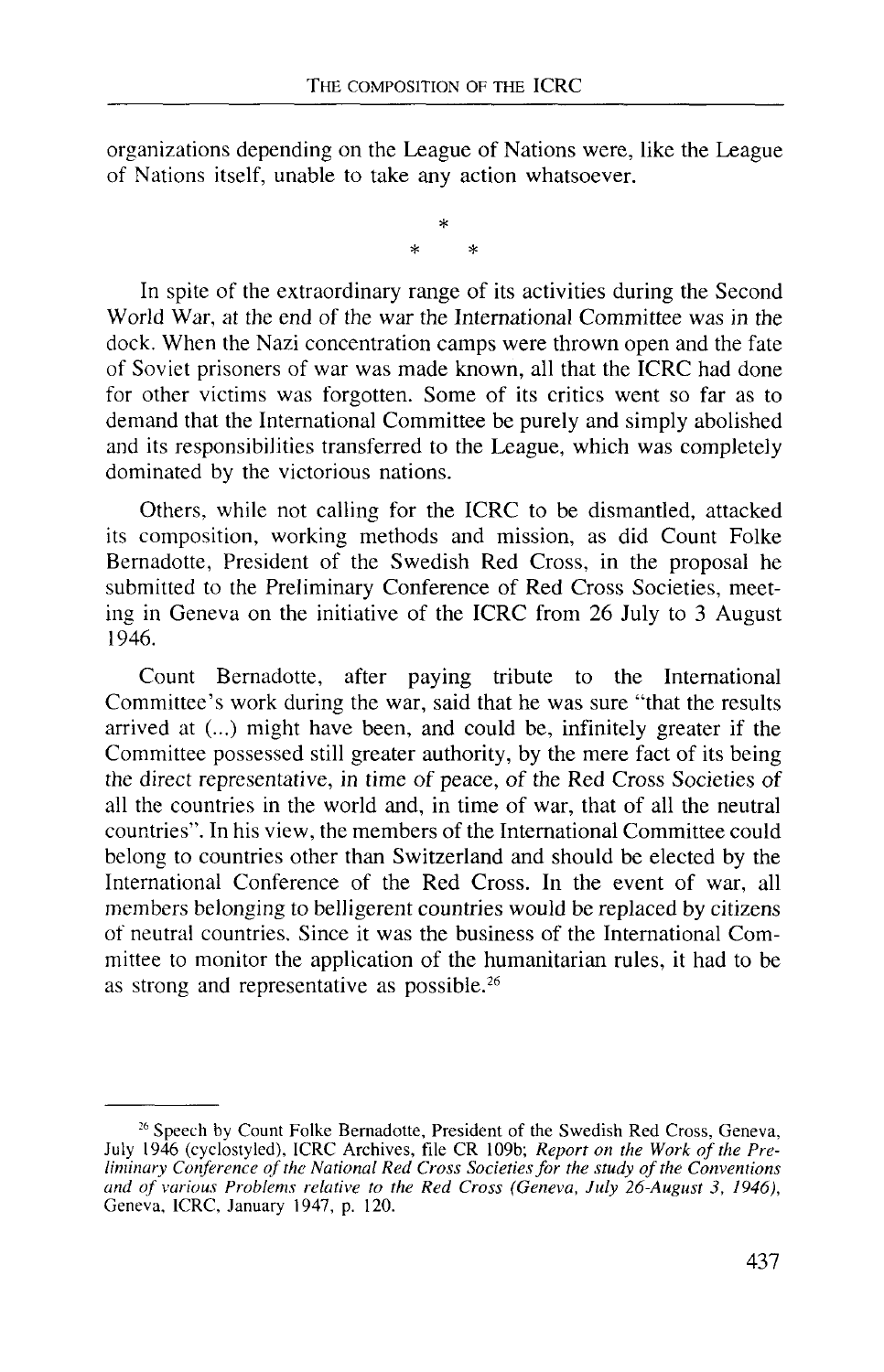Count Bernadotte's proposals were inspired by the conviction, already expressed during the Karlsruhe Conference sixty years previously by Counsellor d'Oom and Professor de Martens, that the International Committee's authority would be more highly respected if recruitment of its members were more broadly based. But by suggesting that in the event of war members of the International Committee belonging to the belligerent States would be replaced by nationals of neutral countries, he hoped to forestall the objection that had led to the rejection of the Russian Red Cross proposals, namely that the International Committee would be hamstrung by quarrels among members belonging to the warring parties.

These proposals were attractive. They relied implicitly on the great credit enjoyed by the Swedish Red Cross and its President owing to their humanitarian activities during the Second World War. On closer examination, however, they raised more difficulties than they could resolve, being based on a confusion between three completely different situations. The first of these is permanent neutrality, that is, the status of a country bound to perpetual neutrality by treaties that oblige other States to respect its territory as inviolable. The second is occasional neutrality, whereby a State chooses to stay neutral in a given conflict while reserving the right to act differently in another. The third is nonbelligerence, whereby a State abstains, perhaps for only a short time, from taking part in active hostilities, but does not consider itself bound by the obligations imposed by the law of neutrality, and reserves the right to enter the fray when it pleases. However, it was clear from the example of Italy between September 1939 and June 1940, and of the United States until November 1941, that the presence of nationals of non-belligerent countries on the International Committee would paralyse its work and make it impossible for it to convince the outside world that it was neutral and impartial. Furthermore, the obligation at the beginning of and during each conflict to appoint nationals of neutral States to replace members belonging to nations drawn into the war meant that the composition of the International Committee would have meant that the composition of the international committee would have

<sup>&</sup>lt;sup>27</sup> "If we want to work effectively in wartime, it is quite a risk to propose an organization whose composition would have to be changed the moment war broke out" said Dr Gustave Adolphe Bohny, President of the Swiss Red Cross. *Conference preliminaire* des Sociétés nationales de la Croix-Rouge pour l'étude des Conventions et de divers *problemes ayant trait a la Croix-Rouge, Proces-verbaux* (cyclostyled), Vol. IV, meetings of Commission III, p. 83 (meeting of Tuesday 30 July 1946).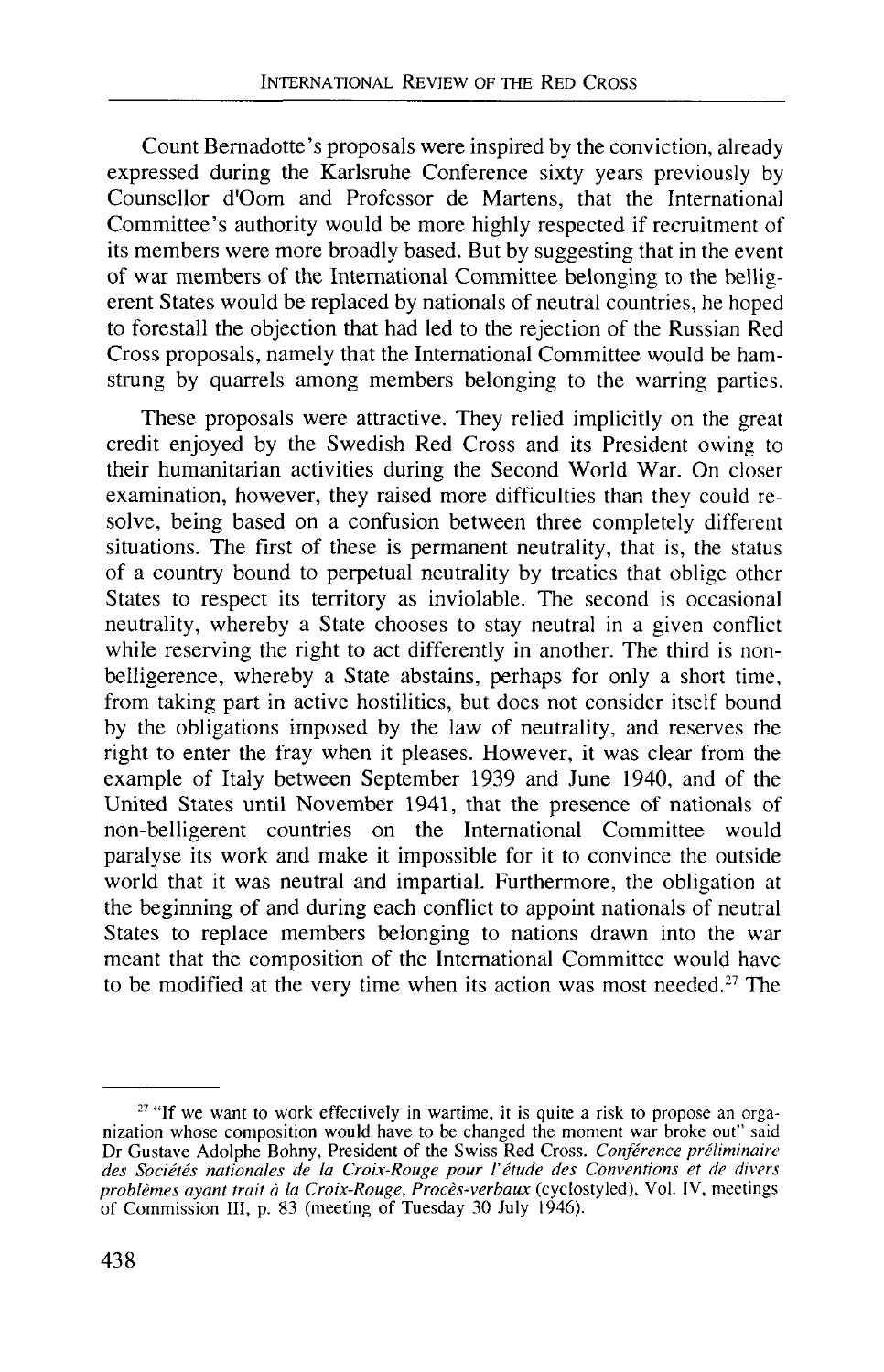Canadian Red Cross delegate was hardly exaggerating when he conjured up the image of a "kaleidoscopic organization" whose composition was constantly changing.<sup>28</sup> In any event, an International Committee so composed would lack the primary requisite for effective action, namely stability.

It is hardly surprising then that Count Bernadotte withdrew his proposals soon afterwards.<sup>29</sup>

The composition of the International Committee was not called into question at the 1949 Diplomatic Conference or at the more recent Diplomatic Conference on the Reaffirmation and Development of Humanitarian Law (1974-1977), but on both occasions it was proposed to transfer part of the Committee's responsibilities to a multilateral institution.

The French delegation at the 1949 Diplomatic Conference expressed the fear that the protection the Conventions were designed to offer would be inoperative in any future world war because there would be no neutral States in a position to perform the tasks required of Protecting Powers. It therefore proposed the establishment of an "International High Committee for Humanitarian Protection", made up of thirty eminent political, religious and scientific figures, leading members of the legal profession and holders of the Nobel Peace Prize, elected by an assembly of delegates of all the States signatory to the Geneva Conventions. In situations where no Protecting Power had been appointed, this High Committee would perform all the tasks normally assigned to Protecting Powers by the Geneva Conventions.<sup>30</sup>

Although the French delegates took care to point out that the proposed High Committee would not duplicate the International Committee, their

<sup>30</sup> Final Record of the Diplomatic Conference of Geneva of 1949, Bern, Federal Political Department, 1949 (hereinafter: *Final Record 1949),* Vol. Ill, pp. 30-31.

*<sup>2</sup> \* Ibid.,* p. 79.

*<sup>29</sup>* "My proposal resulted in lengthy and lively discussions. A special committee was formed which met frequently. In the course of these meetings I greatly revised my original attitude toward the problem (...). In short, I have become convinced that the International Committee ought to continue in its present form and retain its present composition....", Folke Bernadotte, *Instead of Arms,* London, Hodder and Stoughton, 1949, pp. 129-131 and 163-166, at p. 130; Ralph Hewins, *Count Folke Bernadotte, His Life and Work,* London, Hutchinson & Co., 1949, pp. 171-173 and 175-179.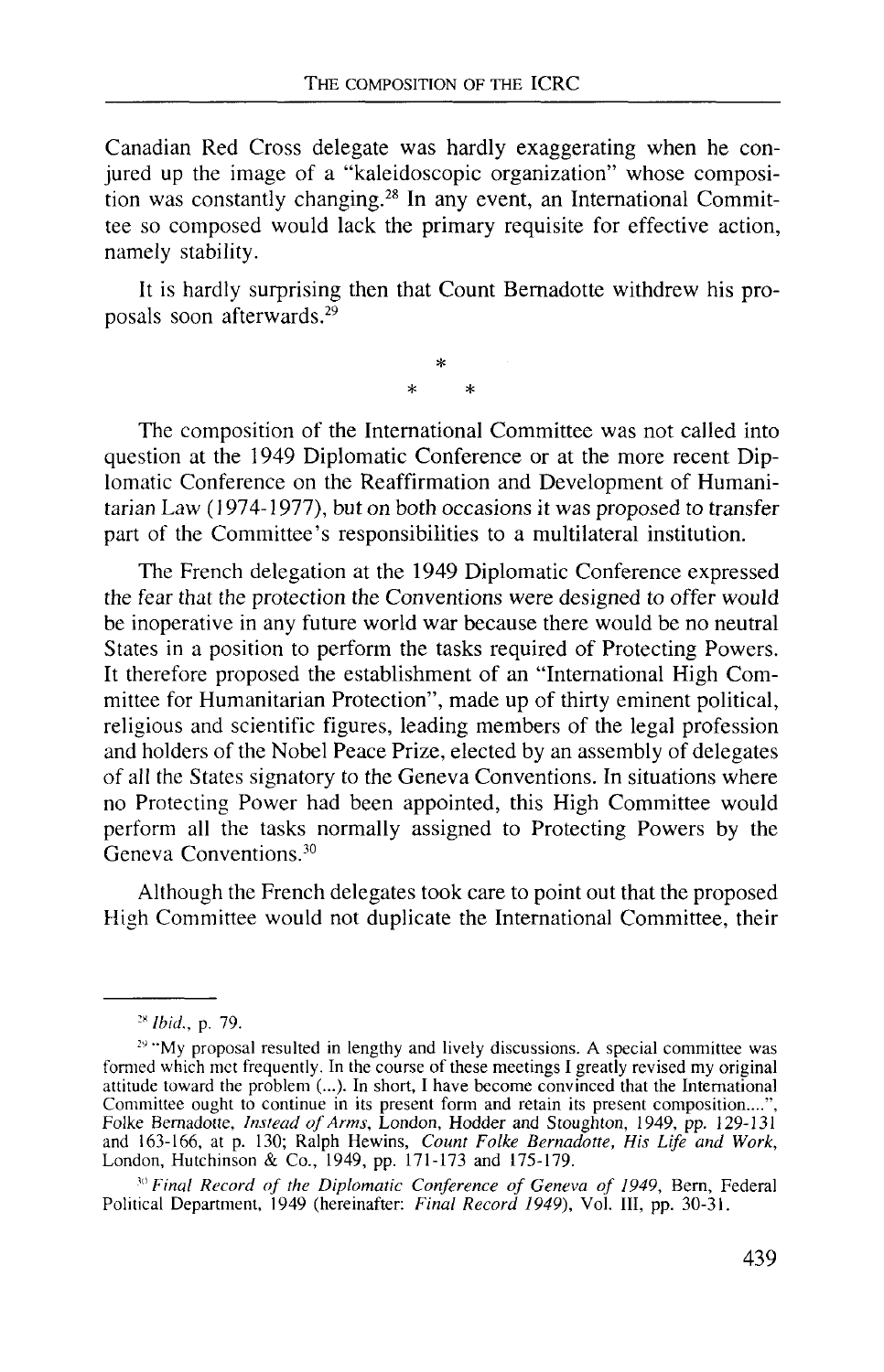proposal nevertheless transferred much of the ICRC's work to a multilateral organization.

The idea was greeted with extreme scepticism. Its critics pointed out the difficulty of forming a committee of members from different States, possessing all the necessary qualifications and able to work effectively.<sup>31</sup> There was also the objection that this International High Committee whose members would have to be recognized and accepted by all States - would be an artificial body, for its members would "therefore be in some way outside and superior to the existing world".<sup>32</sup> In the end, when the French delegate said, in reply to the question as to where this august humanitarian assembly would meet if there were no more neutral States, that "it could meet on a piece of internationalized territory, or on several such territories in different parts of the world",<sup>33</sup> it became clear that this was mere word-play and that the whole business was a fantasy rather than a realistic weighing up of possibilities.

Finally the Conference adopted a resolution recommending that "consideration be given as soon as possible to the advisability of setting up an international body, the functions of which shall be, in the absence of a Protecting Power, to fulfil the duties performed by Protecting Powers in regard to the application of the Conventions for the Protection of War Victims".<sup>34</sup> It was up to France to take steps to put this resolution into effect and the Quai d'Orsay began consultations in 1950. It received so few replies that it was clear that other countries were not interested,<sup>35</sup> and after a brief exchange of correspondence this resoundingly named but impractical project was dropped.

At the Diplomatic Conference on the Reaffirmation and Development of International Humanitarian Law, several delegations proposed that the Protecting Powers' monitoring of compliance with humanitarian rules, which relies to a large extent on the consent of the belligerent parties,

<sup>&</sup>lt;sup>31</sup> Final Record 1949, Vol. II-B, p. 92 (the Bagge speech).

<sup>&</sup>lt;sup>32</sup> Ibid. (the Sokirkine speech).

<sup>33</sup>  *Ibid.,* pp. 92-93 (the Cahen-Salvador speech).

<sup>&</sup>lt;sup>34</sup> Resolution 2, *Final Record 1949*, Vol. I, p. 361.

<sup>35</sup> Paul de Geouffre de la Pradelle, "Le contrôle de l'application des Conventions humanitaires en cas de conflit armé", *Annuaire français de droit international*, Vol. II, 1956, pp. 343-352, at p. 351; L. Aureglia and P. de la Pradelle, "Organisation, fonctionnement et protection du contrôle de l'application des conventions humanitaires en cas de conflits armes", *Annales de Droit international medical,* Monaco, No. 2, Feb. 1958, pp. 47-69, esp. p. 55.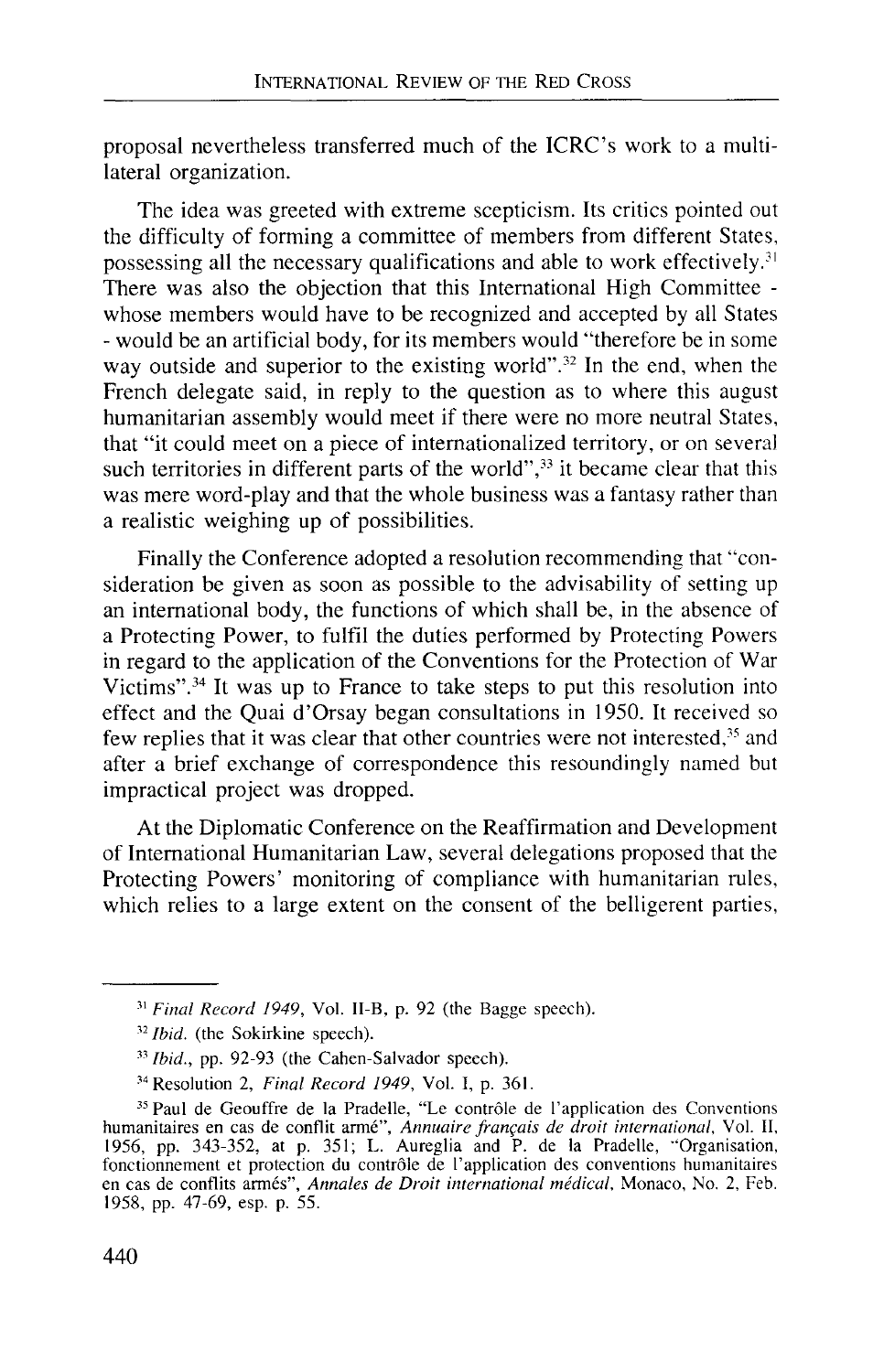should be supplemented by an automatic procedure entirely independent of their consent. The proposal envisaged that the United Nations could either act as a substitute for defaulting Protecting Powers or appoint an organization of its choice to act in their stead.

That was the gist of a draft amendment, presented by Norway and the Arab States, which proposed to add the following provision to draft Article 5 of Protocol I relating to the appointment of Protecting Powers and their substitutes:

"If the discharge of all or part of the functions of the Protecting Powers, including the investigation and reporting of violations, has not been assumed according to the preceding paragraphs, the United Nations may designate a body to undertake these functions".<sup>36</sup>

Given the similarity between the duties of the Protecting Powers and those of the ICRC, had this proposal been accepted it would have transferred to a multilateral organization part of the tasks normally falling to the International Committee.

In support of the amendment it was argued that a supervisory body which would not depend on the consent of the parties was necessary to monitor compliance with humanitarian law, and that the United Nations should be assigned powers in this regard.

The opponents of the amendment objected that it imposed an unacceptable constraint and interfered with the existing system of Protecting Powers, which was based on the parties' consent. They felt that responsibility for monitoring the application of the humanitarian treaties could not be handed over to a political institution, and that this role was incompatible with the responsibilities for maintaining peace which are entrusted to the United Nations by its Charter.<sup>37</sup> The United Nations observer

<sup>&</sup>lt;sup>36</sup> Official Records of the Diplomatic Conference on the Reaffirmation and Develop*ment of International Humanitarian Law Applicable in Armed Conflicts* (Geneva, 1974- 1977), Bern, Federal Political Department, 1978 (hereinafter: *Official Records CDDH),* Vol. X, p. 69. (Doc. CDDH/I/235/Rev. 1, Report to Committee I on the work of Working Group A). This draft amendment was the result of the merger of two draft articles (Amendment CDDH/I/75, proposed by the Arab States, and Amendment CDDH/I/83, proposed by Norway, *Official Records CDDH,* Vol. Ill, p. 31 and 35. It is not our intention to offer an opinion here as to whether it is any part of the Protecting Powers' mandate to investigate and report on breaches of the Geneva Conventions, as the authors of these amendments claimed, but there is room for doubt.

<sup>&</sup>lt;sup>37</sup> Summary record of the twenty-seventh meeting of Committee I (Doc. CDDH/I/ SR.27), *Official Records CDDH,* Vol. VIII, pp. 253-264.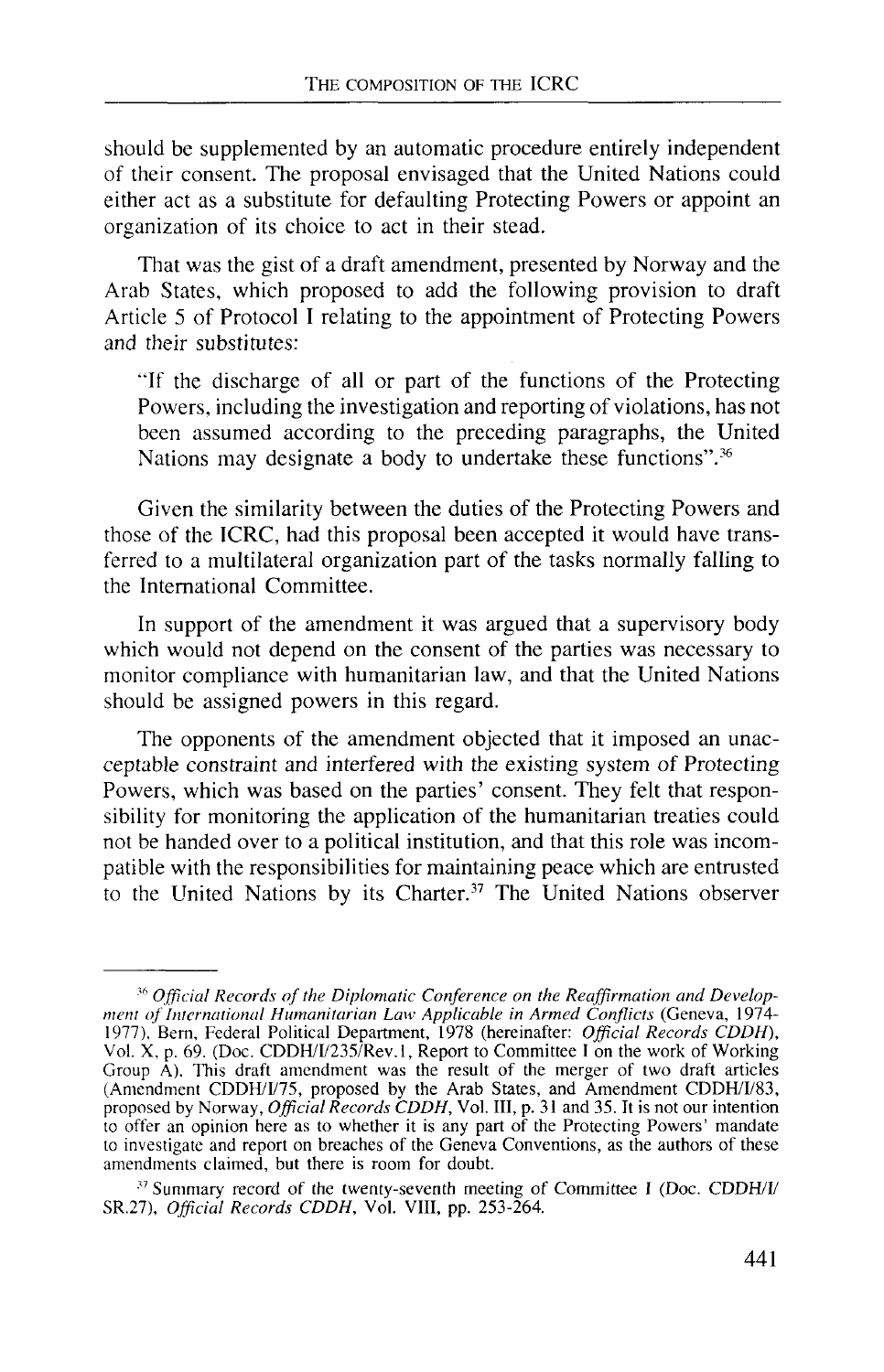informed the meeting of his organization's reservations in this regard, pointing out that the UN Charter, the sole source of the powers of the United Nations and its organs, did not give the organization any responsibility for monitoring the application of humanitarian law.<sup>38</sup>

When put to the vote the draft amendment was rejected, with 27 votes in favour,  $32$  votes against and 16 abstentions.<sup>39</sup>

Thus ever since the International Committee was formed there have been proposals either to modify its composition or to transfer all or part of its duties and powers to a multilateral organization. These have been made repeatedly, indeed almost continually. They have been debated in depth and usually with some vigour. Yet every time the International Committee has been confirmed in its tasks and composition.

Not without good reason. Although the International Committee has been assigned definite tasks in promoting compliance with the Geneva Conventions and their Additional Protocols, and has had to set up quite a large administrative structure to cope with its expanding activities, it is still primarily a relief organization. Even when its action is based on international conventions, the nature of that action is not judicial but voluntary and charitable. Charity, however, cannot be regimented. It would be fatal to try to confine it in a strait-jacket of rigid regulations and complicated procedure. "The fewer rules there are for voluntary relief, the better it will work", as Paul des Gouttes said.<sup>40</sup>

An International Committee composed of representatives of various countries, not all of them on good terms with each other, would inevitably have to have precise and detailed rules of procedure that would make any spontaneous charitable activities impossible.

<sup>&</sup>lt;sup>38</sup> Summary of the statement by Mr. J. Kobialka, United Nations observer, to Working Group A of Committee I on 6 March 1975 (Doc. CDDH/I/GT/48, 10 March 1975, cyclostyled). As far as we are aware, this document is not reproduced in the Official Records of the Diplomatic Conference.

<sup>39</sup>  *Official Records CDDH,* Vol. VIII, p. 264 (Doc. CDDH/I/SR.27).

<sup>\*</sup>Paul des Gouttes, "Une these de doctorat en droit sur la Croix-Rouge", *RICR,* No. 45, Sept. 1922, pp. 747-758, at p. 753.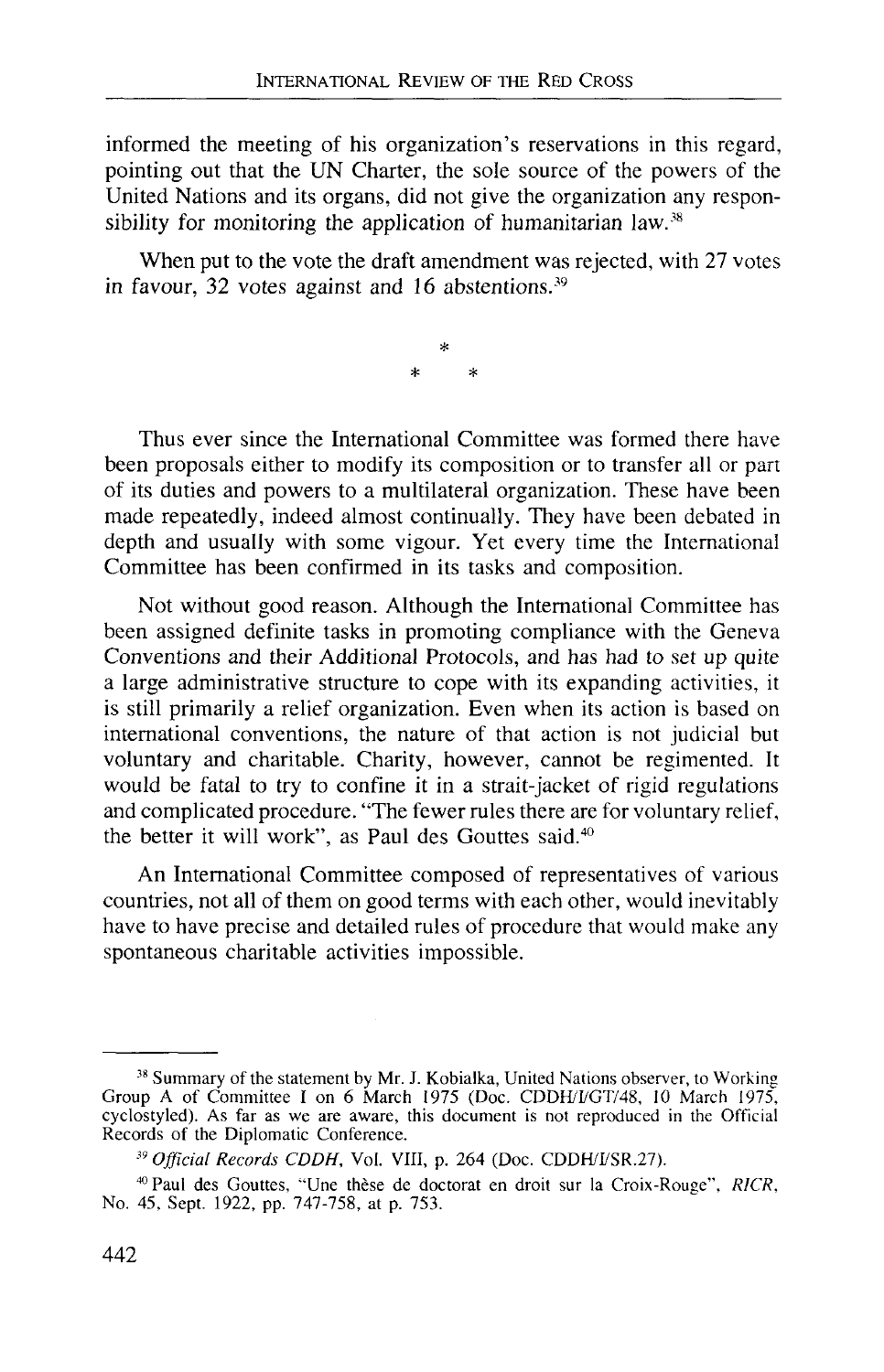As it is composed at present, the International Committee is, so to speak, concurrent with and independent of the National Societies; it in no way emanates from them. Matters would be very different if it were made up of representatives of all the National Societies, for its very composition would then suffice to rank it above each individual National Society. The question of the composition of the International Committee is, then, largely inseparable from the question of the international Red Cross organization and, more particularly, the independence of the National Societies.<sup>41</sup> In this connection, there is one decisive fact whose importance was clearly recognized by the Karlsruhe Conference of 1887, namely that the National Societies came into being before the international organization of the Red Cross. They were founded as the Belgian, French, Dutch or Prussian Red Cross Societies, and not as branches of a preexisting international organization. Only later, once they were well established, did they feel the need to come together and adopt more detailed rules to supplement the few general principles contained in the resolutions passed, and the hopes expressed, at the Constituent Conference of October 1863. But by the time the Paris and Berlin Conferences were held in 1867 and 1869 respectively, the National Societies were enjoying a great deal of freedom and were not prepared to give it up. Changing the composition of the International Committee to include representatives of all the National Societies, as Counsellor d'Oom and Professor de Martens had proposed at the Karlsruhe Conference, would have meant sacrificing much of the independence that the National Societies had enjoyed ever since the Red Cross was founded. And who, having tasted freedom, would willingly give it up?

Recruitment of members of the International Committee by co-opting them from among Swiss citizens is a guarantee of cohesion and efficiency. Its members have attended the same schools, and often share the same background - the liberal professions, or higher education; they think along the same lines, and can identify themselves with the institution much more easily than would eminent figures from different parts of the globe. And since they do not represent any State or party, they are responsible only to the Red Cross and to their own conscience. They have no constituency

<sup>&</sup>lt;sup>41</sup> The only independence referred to here is that of the National Societies at the international level, in other words each National Society's independence vis-à-vis all other Red Cross and Red Crescent institutions. A National Society's independence of the government of its country is an entirely separa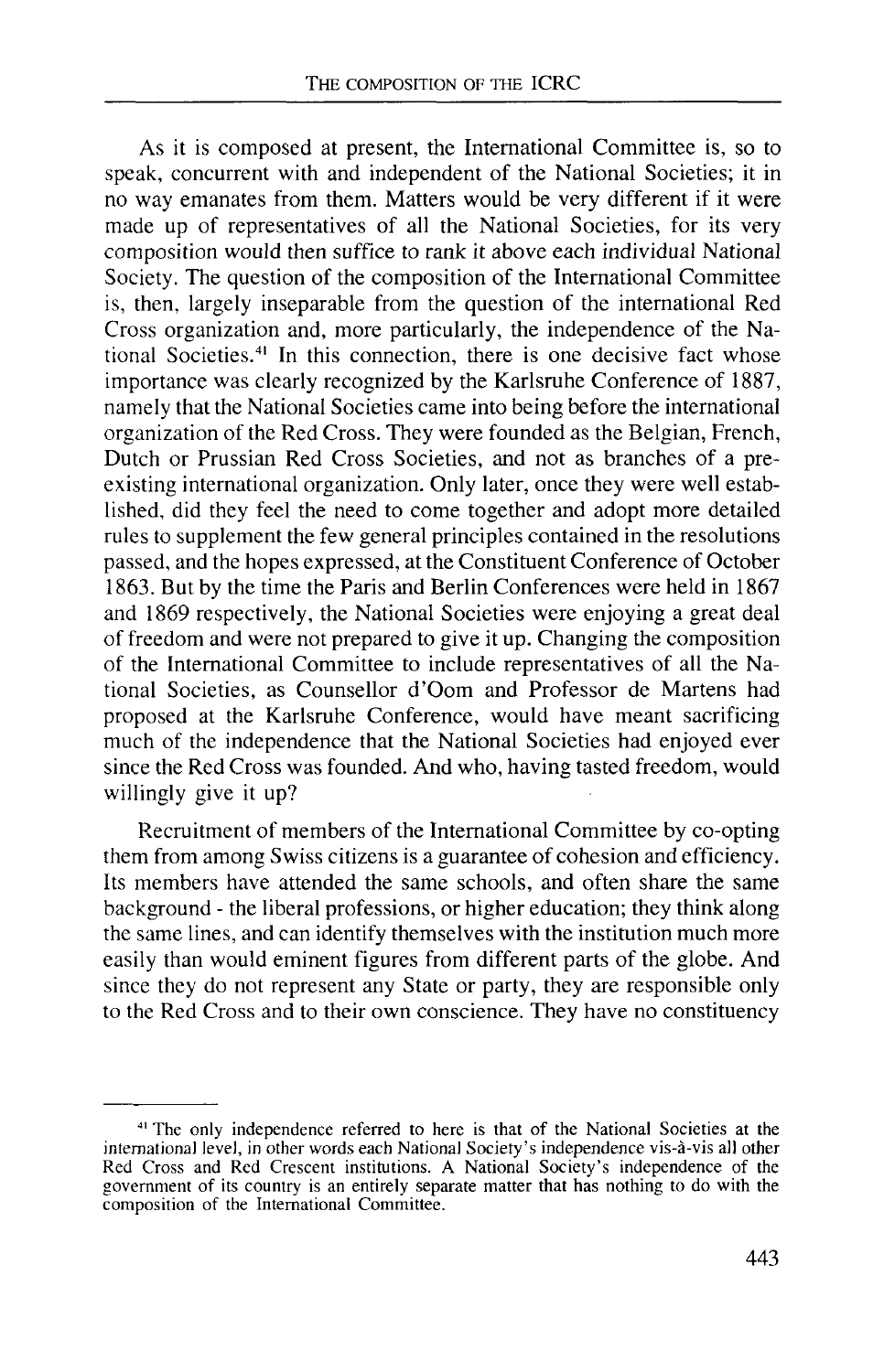to which they are answerable for their activities and for the opinions they express within the ICRC. In fact, despite the momentous nature of their decisions, the vast majority of them are taken not by vote but by consensus emerging from discussion. The International Committee has never reached a deadlock because its members failed to agree.

This method of recruiting members also offers an invaluable guarantee of the confidentiality of information, and therefore of the institution's acceptability. There can be no doubt that considerable pressure would be brought to bear on Committee members of different nationalities to inform their respective governments of the International Committee's activities and of the findings of its delegates. If its composition were to be modified, would the ICRC be in a position to give parties to conflict the assurances of confidentiality which are necessary for the major part of its activities, especially visits to places of detention? Probably not.

The composition of the International Committee is also the most effective guarantee of its independence, for States and National Societies take no part in recruiting its members, and the latter follow no instructions from any State or party in carrying out their duties. They represent nobody but themselves and their decisions are completely independent. Obviously, if they were appointed by the Central Committees of National Societies they would be answerable to their respective Societies and would have to do as they were told.

Recruitment of members of the International Committee by co-opting them from among Swiss citizens also ensures that the Committee is neutral and therefore acceptable. Switzerland obviously has no monopoly on neutrality, but Swiss neutrality is founded on tradition and on treaties which give it special status. Moreover, Switzerland has been spared war for almost two centuries, so has no real enemy. A *priori,* no belligerent party can reasonably fear that the International Committee will not treat it impartially; but what belligerent would trust the ICRC if one of its members were an enemy?

Those who advocate changing the composition of the International Committee have generally pointed to the example of the international organizations and their secretariats. This is a false analogy, for such organizations do most of their work in peacetime, and it is unrealistic to expect that peacetime methods of organization can be applied in times of armed conflict. Indeed, multilateral organizations do not run smoothly even at the best of times. It needs no great acumen to foresee that, if the International Committee included representatives of belligerent nations,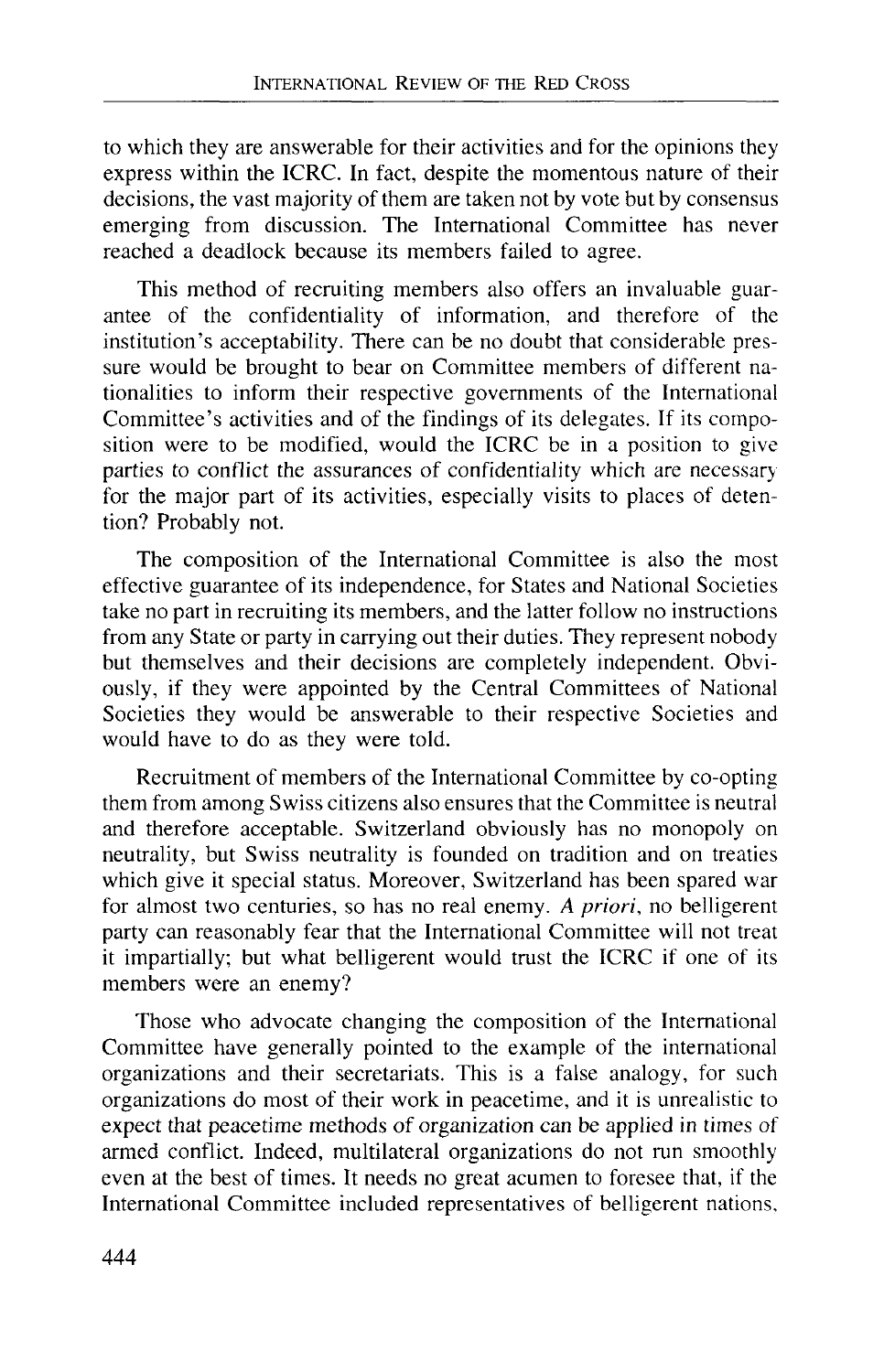it would itself become a battlefield and its work would inevitably be brought to a halt by its members' quarrels. This is not mere supposition; all too many debates at the United Nations, and the dispute over the representation of the Republic of South Africa that arose at the Twentyfifth International Conference of the Red Cross (Geneva, October 1986), have shown clearly enough that it is always difficult, and usually impossible, to get representatives of nations who are at each other's throats to come together around a conference table.

However logical it may seem that international missions should be carried out by a multinational organization, the facts are there. The International Committee has been in existence, and active on the international scene, for more than a hundred and twenty-five years. Its work has expanded beyond all possible expectations. It has had serious setbacks but has indisputably done its work with unparalleled efficiency. In its own domain, it has acquired experience unrivalled by that of any other institution. Its basic working principles have remained unchanged; this is the best gauge of its impartiality, the continuity of its action, and therefore its acceptability. It would, to say the least, be rash to try to replace it with a different system that nobody could be sure would work. Whether or not its position is anomalous, the International Committee's record and the services it has rendered have always been an argument for maintaining it as it is.

There remains the alternative proposed by Count Bernadotte, namely that the International Committee would be composed of representatives of the various nations, on the understanding that in the event of war its members from belligerent nations would be replaced by nationals of neutral countries. To start with, it is not clear nowadays what the term "belligerent" means. If belligerence depends on a declaration of war, the United States was not a belligerent in the Viet Nam war, and the Soviet Union was not a belligerent in the Afghan conflict. During the 1962 conflict between China and India, and the 1979 conflict between China and Viet Nam, diplomatic relations were not even broken off. It is easy to imagine the differences that would arise if some members of the Committee belonged to nations engaging in hostilities without a declaration of war. They would refuse to resign, on the pretext that their countries were not formally at war, but they would nevertheless be representatives of belligerent nations. Obviously, once the first shots had been fired and casualties were coming in, all sorts of pressure would be applied to influence the appointment of new members. The war would be over before the International Committee had even started work.